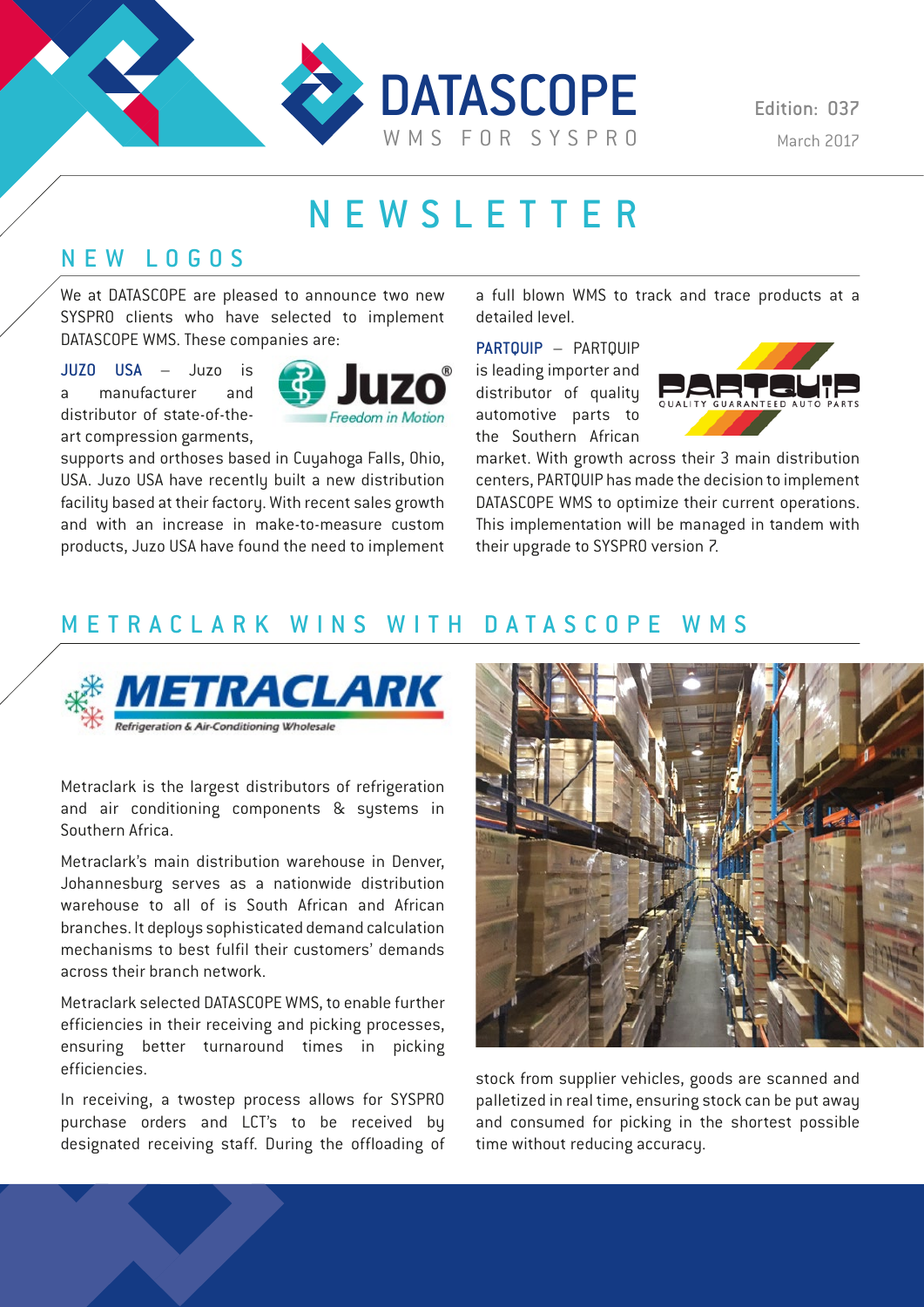### ...continues... METRACLARK WINS

For the purpose of reducing human errors, Metraclark is using DATASCOPE WMS to work primarily with supplier bar codes, reducing the need to re-label stock at receiving. DATASCOPE WMS provides functionality beyond standard SYSPRO functionality in managing various local to supplier barcode mappings and scenarios.

DATASCOPE has improved the warehouse operations through introducing more detailed location management – close to 10 000 unique locations are

managed by DATASCOPE WMS, ensuring stock is found, identified and confirmed at faster picking rates.

Replenishment into and management of the companies prestigious VLM (Vertical Lift Module) equipment is done through DATASCOPE WMS, enabling real time transaction management of high value items.

We thank Metraclark for choosing DATASCOPE as their preferred warehouse management solution provider.



### NEW FUNCTIONALITY: DIRECTED REPLENISHMENT

A new Pick face replenishment module has been introduced into Version 38. In a nutshell, this module aims to treat the fetch process for replenishment in the same way as for a sales or job pick.

#### The main goals are as follows:

- A replenishment controller can now select ranges of replenishments to release into the warehouse in waves. This allows for a more controller environment.
- The replenishment module has a full blown reservation process as is the case with Sales Order release. This means that the client can apply reservation rules to replenishments. Also, it means that the software is managing allocations on your inventory even for replenishments, making



stock availability calculations more accurate. Supervisors are also able to select and enforce the track id from which stock should be fetched

> (this is exceptionally useful when targeting stock to bring to a machine for work).

- Improve visibility on how many lines the replenishment team has to achieve and improved monitoring of the progress they make during the day. In standard scanner based replenishment, one replenishment line could currently represent fetching from 4 pallets. The new module will show these as 4 replenishment lines.
- The replenishment cycle is now directed to optimize the movement through the bin locations.
- The module will also boost the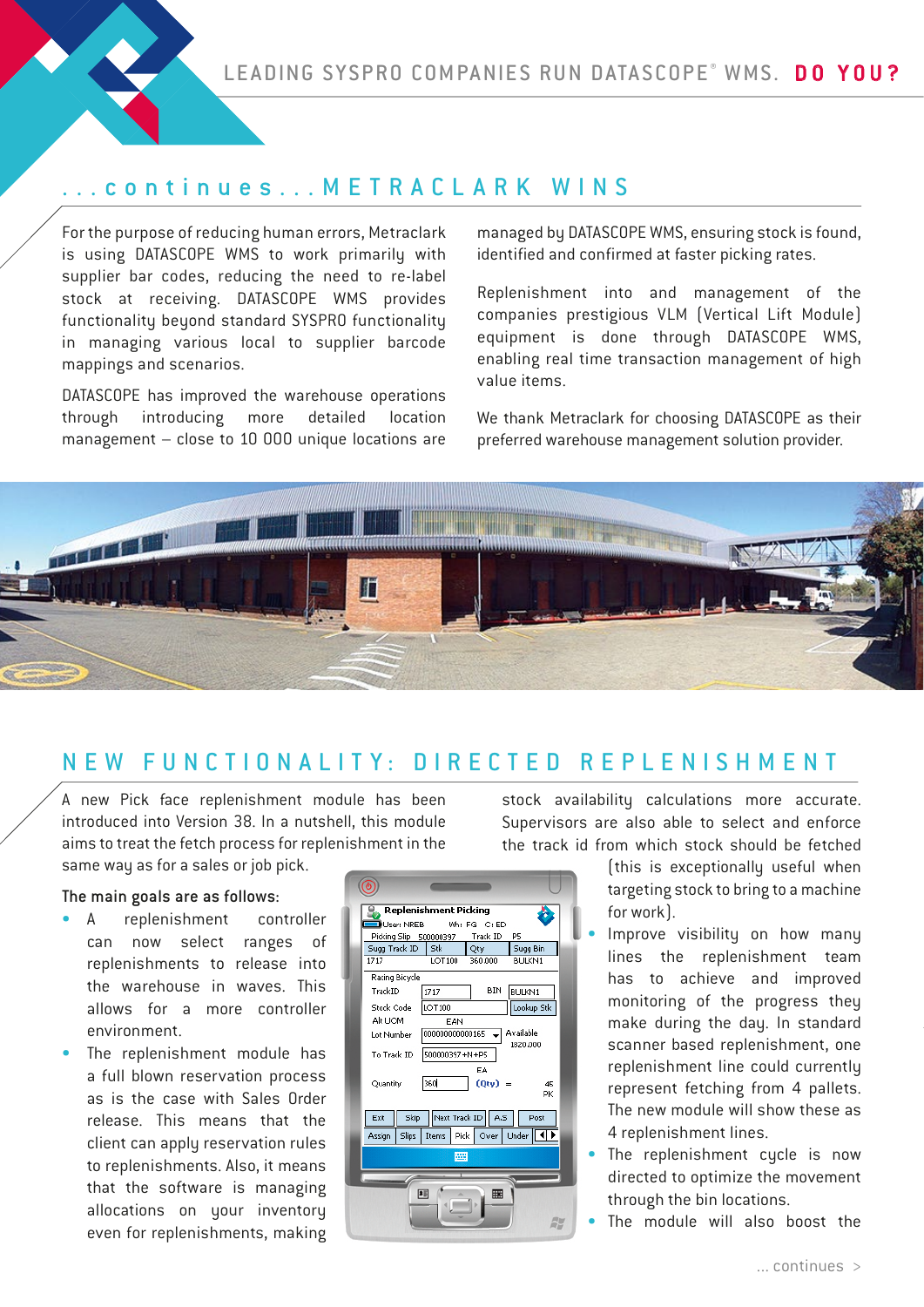efficiency of the fetch process by allowing a replen-picking slip to be released per zone of the source warehouse. This means that the operator fetching stock is assigned to one or more zones to fetch from and is directed methodically through the bins as opposed to darting in all directions across the warehouse.

A picking slip is created by managing the replenishment demand as if it were sales order or job demand. A full replenishment release screen has been created (much like sales order allocation) and allows the user to auto-reserve or manually reserve tracking ids in the source warehouse for the requirement. The user can auto-reserve (oldest

stock, smallest quantities or use a custom rule), or manually reserve stock and over reserve to increase the line quantity required.

A picking slip will be tracked just like a sales order or job picking slip, and stock will be picked in the same way, although within a separate scanner menu. Additionally, pallet labels to pick stock onto will print automatically on assigning the pick and moving to the next pallet. Pickers can be forced to pick the track id reserved or lot reserved, and be forced to scan the product on picking.

The existing replenishment put away can be used to move stock from the picked pallet to the pick face/ destination bin.

|              |                                                                       |                                                    |               |                   |                                         |                          | <b>Replenishment Pick Slip Release</b> |    |                   |  |                                         |                           |                                                                                                                                                                                                                     |                                   |             | $\begin{array}{c c c c c c} \hline \multicolumn{3}{c }{\textbf{a}} & \multicolumn{3}{c }{\textbf{a}} & \multicolumn{3}{c }{\textbf{a}} & \multicolumn{3}{c }{\textbf{a}} & \multicolumn{3}{c }{\textbf{a}} & \multicolumn{3}{c }{\textbf{a}} & \multicolumn{3}{c }{\textbf{a}} & \multicolumn{3}{c }{\textbf{a}} & \multicolumn{3}{c }{\textbf{a}} & \multicolumn{3}{c }{\textbf{a}} & \multicolumn{3}{c }{\textbf{a}} & \multicolumn{3}{c }{\textbf$ |
|--------------|-----------------------------------------------------------------------|----------------------------------------------------|---------------|-------------------|-----------------------------------------|--------------------------|----------------------------------------|----|-------------------|--|-----------------------------------------|---------------------------|---------------------------------------------------------------------------------------------------------------------------------------------------------------------------------------------------------------------|-----------------------------------|-------------|-------------------------------------------------------------------------------------------------------------------------------------------------------------------------------------------------------------------------------------------------------------------------------------------------------------------------------------------------------------------------------------------------------------------------------------------------------|
| Filters      | Partial Or Full Reservation   Unreserved   Cry Required > Fill To Max |                                                    |               |                   |                                         |                          |                                        |    |                   |  |                                         | <b>Clear Reservations</b> |                                                                                                                                                                                                                     | Auto Reserve                      |             |                                                                                                                                                                                                                                                                                                                                                                                                                                                       |
|              |                                                                       | Drag a column header here to group by that column. |               |                   |                                         |                          |                                        |    |                   |  |                                         |                           |                                                                                                                                                                                                                     |                                   | <b>ER</b>   | 内国<br>g.                                                                                                                                                                                                                                                                                                                                                                                                                                              |
|              |                                                                       |                                                    |               |                   |                                         |                          |                                        |    |                   |  |                                         |                           | 1∑ Destination Warehou ∑ Destination Bi ∑ Destination Zon ∑ Are ∑ Stock Cod ∑ Descriptio ∑ Qty Require ∑ Source W ∑ AB ∑ Created Date/Tim ∑ Destination Bin Qt ∑ Available Qt ∑ Fill To Ma ∑ Qty Reserve ∑ Reserv ∑ |                                   |             |                                                                                                                                                                                                                                                                                                                                                                                                                                                       |
| 1. FG        |                                                                       | <b>PICKEG</b>                                      | <b>ZONEA</b>  | в                 | A100                                    |                          | 15 Speed M., 100.000000                | N  |                   |  | 18/11/2016                              | 0.000000                  | 0.000000                                                                                                                                                                                                            | 1000.000000 0.000000              |             | Reserve                                                                                                                                                                                                                                                                                                                                                                                                                                               |
| FG           |                                                                       | PICK01                                             | No Zone       | B                 | A200                                    |                          | Bicycle Pump 913 000000                | N  |                   |  | 18/11/2016                              | 572 000000                | 500 000000                                                                                                                                                                                                          | 928 000000                        | 0.000000    | Reserve                                                                                                                                                                                                                                                                                                                                                                                                                                               |
| $1 - FG$     |                                                                       | PICK03                                             | ZONEA         | B.                | <b>LOT100</b>                           |                          | Racing Bicy 1750.000000                | N  |                   |  | 18/11/2016                              | 1500.000000               | 0.000000                                                                                                                                                                                                            | 1000.000000                       | 1460,000000 | Reserve                                                                                                                                                                                                                                                                                                                                                                                                                                               |
| $1 - SA$     |                                                                       | <b>KPCKSA</b>                                      | <b>ZONEA</b>  | B                 | A100                                    |                          | 15 Speed M., 196,000000                | FG |                   |  | 18/11/2016                              | 4.000000                  | 5802.000000                                                                                                                                                                                                         | 996.000000                        | 196.000000  | Reserve                                                                                                                                                                                                                                                                                                                                                                                                                                               |
| $1 - FG$     |                                                                       | PICK03                                             | <b>ZONEA</b>  | B                 | <b>LOT100</b>                           |                          | Racing Bicy 470.000000                 | N  |                   |  | 21/11/2016                              | 1500.000000               | 0.000000                                                                                                                                                                                                            | 1000.000000                       | 0.000000    | Reserve                                                                                                                                                                                                                                                                                                                                                                                                                                               |
| Stock Desc   | Bicycle Pump                                                          |                                                    |               |                   |                                         |                          |                                        |    |                   |  |                                         |                           |                                                                                                                                                                                                                     |                                   |             |                                                                                                                                                                                                                                                                                                                                                                                                                                                       |
|              |                                                                       |                                                    |               |                   |                                         |                          |                                        |    |                   |  |                                         |                           |                                                                                                                                                                                                                     |                                   |             |                                                                                                                                                                                                                                                                                                                                                                                                                                                       |
| Pan/Box Size | 25,000000                                                             | Warehouse To Use N                                 |               | Quantity Required |                                         |                          | 913.000000                             |    |                   |  |                                         |                           |                                                                                                                                                                                                                     |                                   |             |                                                                                                                                                                                                                                                                                                                                                                                                                                                       |
| <b>UOM</b>   | Mass<br>EA                                                            |                                                    | 1.000000      |                   | <b>Total Reserved</b>                   |                          | 0.000000                               |    |                   |  |                                         |                           |                                                                                                                                                                                                                     |                                   |             |                                                                                                                                                                                                                                                                                                                                                                                                                                                       |
| Other UOM    | Conv Factor<br><b>FA</b>                                              |                                                    | 1,000000      |                   | Remaining To Reserve                    |                          | 913 000000                             |    |                   |  |                                         |                           |                                                                                                                                                                                                                     |                                   |             |                                                                                                                                                                                                                                                                                                                                                                                                                                                       |
| Alt UOM      | EA                                                                    | Conv Factor                                        | 1.000000      |                   | Quantity Reg for Fill To Max 928.000000 |                          |                                        |    |                   |  |                                         |                           |                                                                                                                                                                                                                     |                                   |             |                                                                                                                                                                                                                                                                                                                                                                                                                                                       |
|              |                                                                       |                                                    |               |                   |                                         |                          |                                        |    |                   |  |                                         |                           |                                                                                                                                                                                                                     |                                   |             |                                                                                                                                                                                                                                                                                                                                                                                                                                                       |
|              |                                                                       | Drag a column header here to group by that column. |               |                   |                                         |                          |                                        |    |                   |  |                                         |                           |                                                                                                                                                                                                                     |                                   |             |                                                                                                                                                                                                                                                                                                                                                                                                                                                       |
| Track ID     | $\Sigma$ Warehouse $\Sigma$ Bin                                       |                                                    | $\Sigma$ Zone | $\Sigma$ Area     | $\Sigma$ Pallet Qty $\Sigma$ Available  |                          | $\Sigma$ Status                        |    | $\Sigma$ Bin Type |  | $\Sigma$ Lot Number $\Sigma$ Lot Expiry | $\Sigma$ Date<br>Received |                                                                                                                                                                                                                     | $\Sigma$ Reserve $\Sigma$ Reserve | Σ           |                                                                                                                                                                                                                                                                                                                                                                                                                                                       |
| 1816         | N                                                                     | <b>BINNN1</b>                                      | ZONEC         |                   |                                         | 500,000000<br>500.000000 | <b>ACTIVE</b>                          |    | Bulk              |  |                                         | 01/12/2016<br>01/12/2016  |                                                                                                                                                                                                                     |                                   |             |                                                                                                                                                                                                                                                                                                                                                                                                                                                       |

### STAFF ANNOUNCEMENT



We are pleased to announce the appointment of Marius Vorster to the position of Senior Software Developer effective 01 March 2017. Marius comes with an impressive CV with vast experience at Business Connexion, Mars Technologies and Dimension Data working on various large projects.

We look forward to Marius adding value in Steven's Development Department.

### NEW LOGO

Sabco is a distributor of brushware products based in Melbourne Australia. The company has been in business for over 100 years and recently sold a 50% share to Libman brush company based in Chicago USA. Sabco have selected DATASCOPE WMS as their preferred solution to optimize their distribution center in Melbourne. Implementation is planned for August 2017.